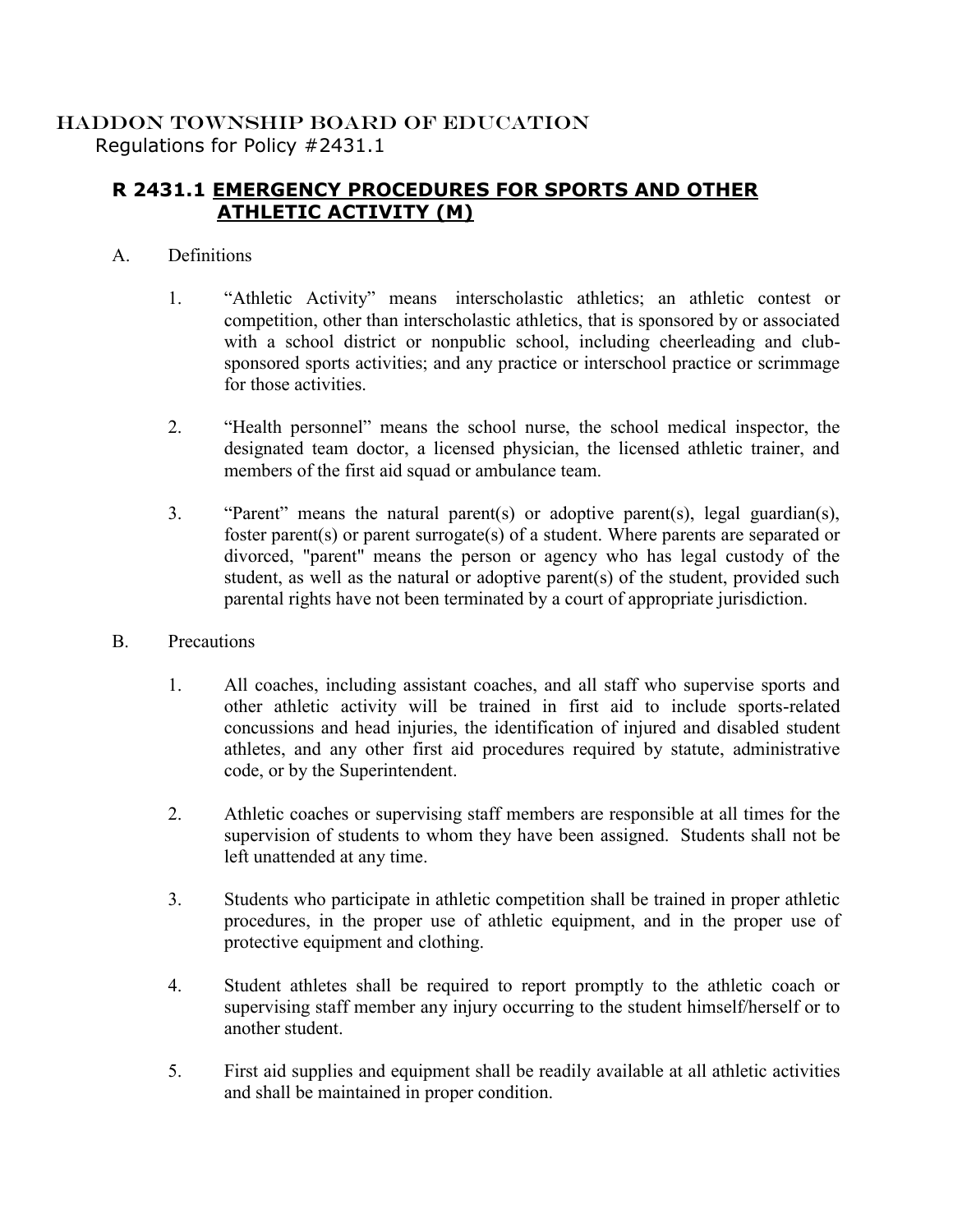- 6. First aid and emergency medical procedures will utilize universal precautions in handling blood and body fluids as indicated in Policy and Regulation No. 7420 and Regulation No. 7420.1.
- 7. Health personnel, including but not limited to, the licensed athletic trainer, school/team physician, and ambulance/first aid squad may be present at athletic activities and events as determined by the Superintendent.
- C. Emergency Action Plan and Procedures
	- 1. The Board of a school district with any of the grades six through twelve shall establish and implement an emergency action plan for responding to a serious or potentially life-threatening sports-related injury in accordance with N.J.S.A. 18A:40-41.11. The plan shall document the proper procedures to be followed when a student sustains a serious injury while participating in sports or other athletic activity. The plan shall be specific to the activity site, and shall be developed in consultation with local emergency medical services personnel in accordance with N.J.S.A. 18A:40-41.11.
	- 2. The following emergency action plan shall be established and implemented whenever a student is seriously injured when participating in sports or other athletic activity. The emergency action plan shall include the following:
		- a. A list of the employees, team coaches, and licensed athletic trainers in each school who are trained in first aid or cardio-pulmonary resuscitation;
		- b. Identification of the employees, team coaches, or licensed athletic trainers in each school who will be responsible for carrying out the emergency action plan and a description of their respective responsibilities;
		- c. Identification of the activity location or venue;
		- d. Identification of the equipment and supplies that may be needed to respond to the emergency, including the location of each item; and
		- e. A description of the proper procedures to be followed after a student sustains a serious or life threatening sports-related injury including, but not limited to, responding to the injured student, summoning emergency medical care, assisting emergency responders in getting to the injured student, and documenting the actions taken during the emergency.
	- 3. The emergency action plan shall be reviewed annually and updated as necessary. The plan shall be rehearsed annually in each school by the individuals who will be responsible for executing the plan in an emergency pursuant to N.J.S.A. 18A:40-41.11.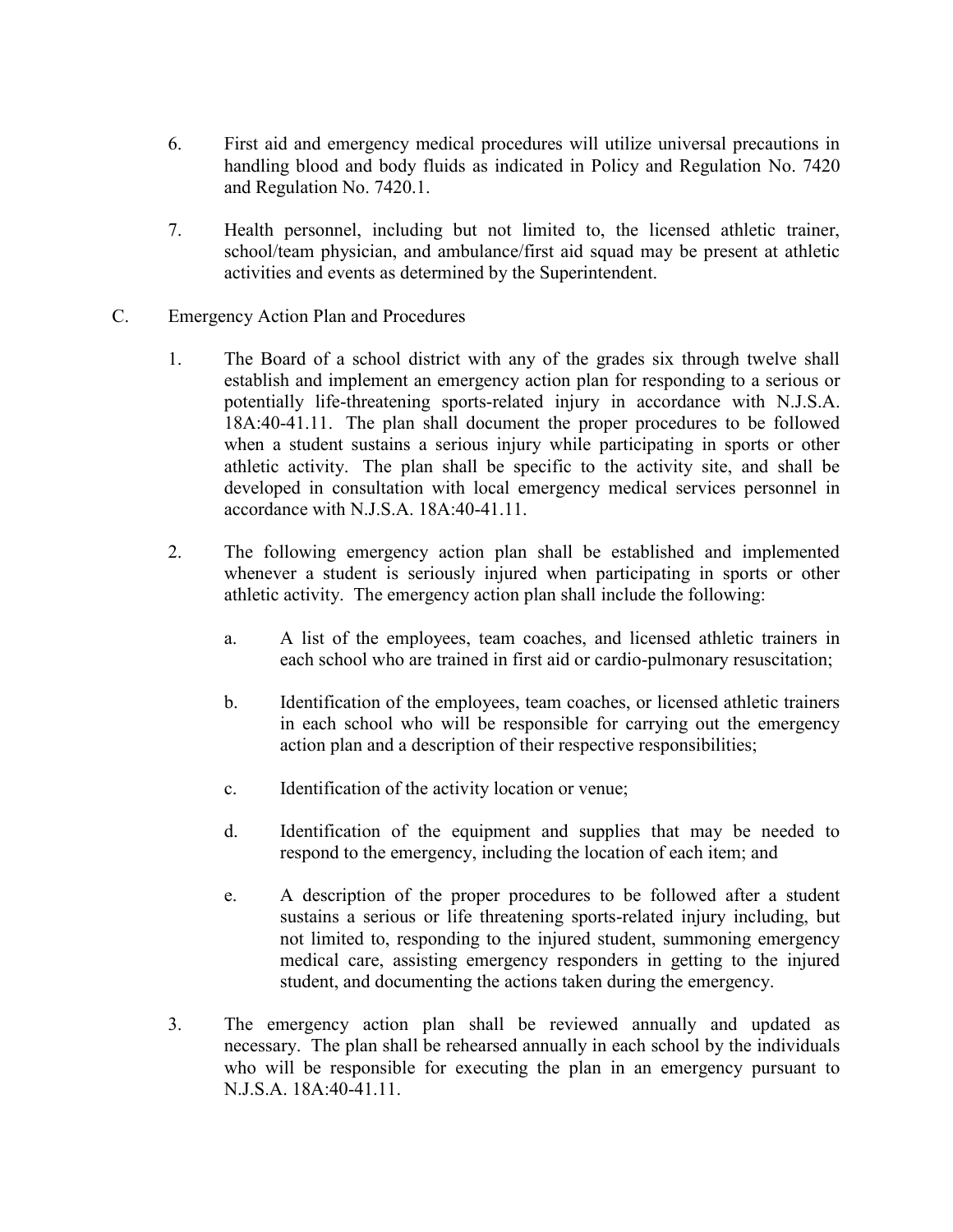- 4. The proper procedures to be followed after a student sustains a serious or lifethreatening sports-related injury while participating in sports or other athletic activity shall include, but not be limited to, the following components:
	- a. The athletic coach or supervising staff member shall immediately notify the health personnel present at the activity and the health personnel shall assume responsibility for the emergency treatment of the student.
	- b. If no health personnel are present, or if none can be immediately summoned to the student's aid, the athletic coach or supervising staff member shall administer such first aid as may be necessary.
	- c. If the student's injury requires more than routine first aid, the athletic coach or supervising staff member shall:
		- (1) Summon emergency personnel by calling 911; or
		- (2) Arrange for the student's transportation to the nearest hospital or the office of the school physician.
	- d. The athletic coach or supervising staff member shall promptly notify the Building Principal, the Superintendent, and the student's parent(s) of the student's injury and the condition and location of the student.
	- e. An injured student who has been transported away from school premises must be accompanied by the athletic coach or supervising staff member, a member of the athletic department, a health professional, or other responsible adult known to the athletic coach or supervising staff member.
- 5. These emergency procedures may be followed when the injured student is a member of a visiting team or district. In the event the visiting team has health personnel or staff members present, every effort shall be made to cooperate with the health personnel and/or staff of the district in which the student is enrolled.
- D. Non-Serious or Non-Life-Threatening Injuries During an Athletic Program or Activity

The Superintendent or designee shall prepare procedures for responding to a non-serious or non-life-threatening injury sustained by a student while participating in sports or other athletic activity. These procedures shall be reviewed annually and updated as necessary and shall be disseminated to appropriate staff members.

- E. Reports
	- 1. The athletic coach or supervising staff member shall complete and file a report of every injury that occurs to a student in the course of his/her participation in sports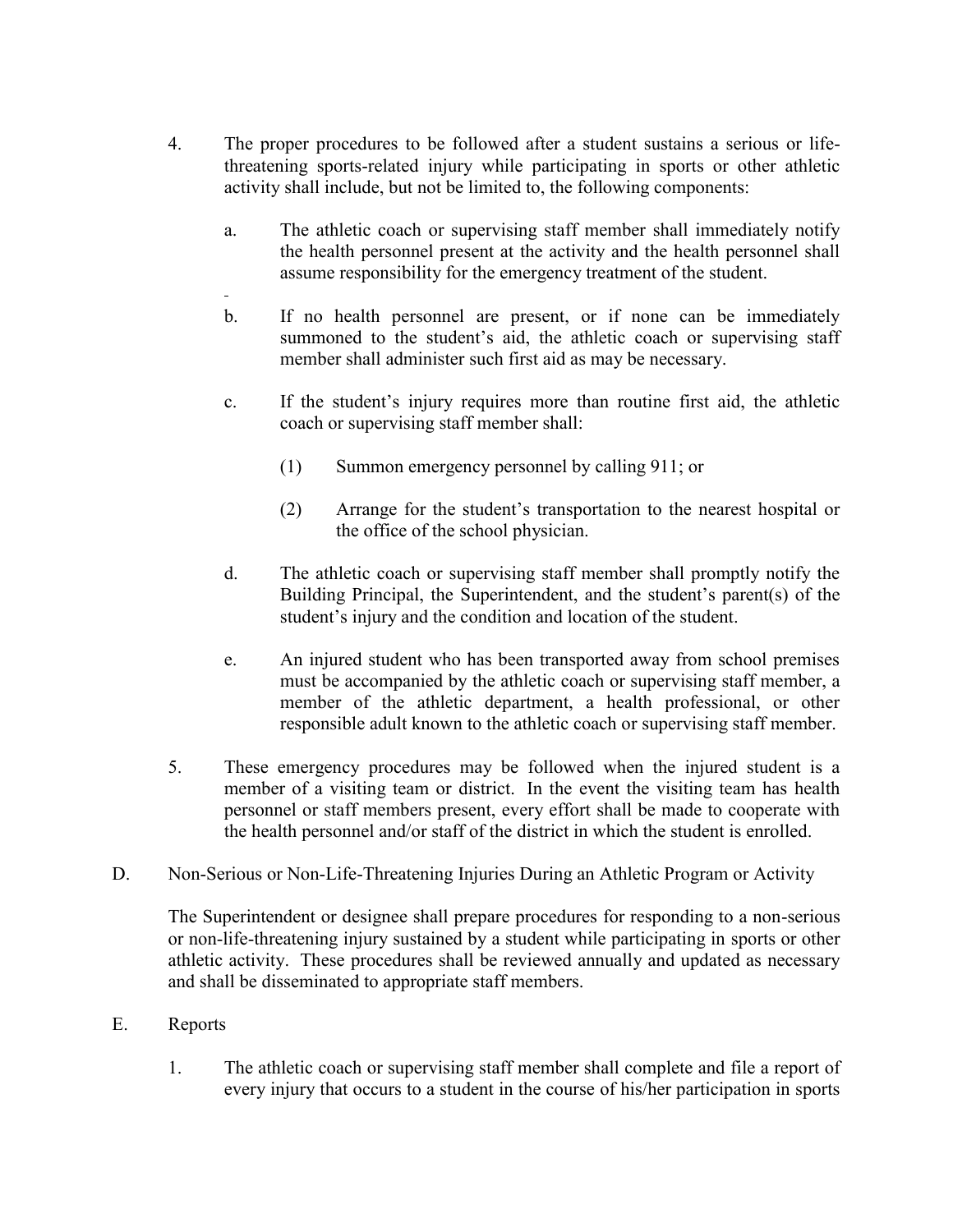or other athletic activity regardless of the severity of the injury. The report shall include:

- a. The date of the incident;
- b. The name, age, and grade level of each injured student;
- c. The district in which the student is enrolled;
- d. The name and district of each student involved in the incident;
- e. A narrative account of the incident;
- f. A detailed description of the injury;
- g. The treatment given on school premises and the names of the health personnel, if any, who treated the student;
- h. The place, if any, to which the student was taken and the persons who accompanied the student; and
- i. How the notice was provided to the student's parent(s).
- 2. Copies of the report shall be filed with the school nurse and the Building Principal within twenty-four hours or by the end of the next school day after the incident.
- 3. The Building Principal shall report the incident to the Superintendent, who may report the incident to the Board.
- 4. A copy of each report of an incident of student injury that occurs in the course of the sport or other athletic activity shall be maintained by the Principal or designee, who shall analyze reports for patterns that indicate a need for revision of the district's safety and/or athletics program. The Principal or designee shall report the findings of his/her analysis to the Superintendent on an annual basis.
- 5. The parent(s) of each injured student will be given assistance in the completion and filing of insurance claim forms.
- F. Readmission to Athletic Activities

A student who sustains a serious or potentially life-threatening injury while participating in a sport or other athletic activity will be permitted to resume participation upon submission of written medical clearance from the student's medical home, which shall be subject to review by school district health personnel. Written notice of that determination, approved by the school health personnel as appropriate, shall be given to the student's parent(s).